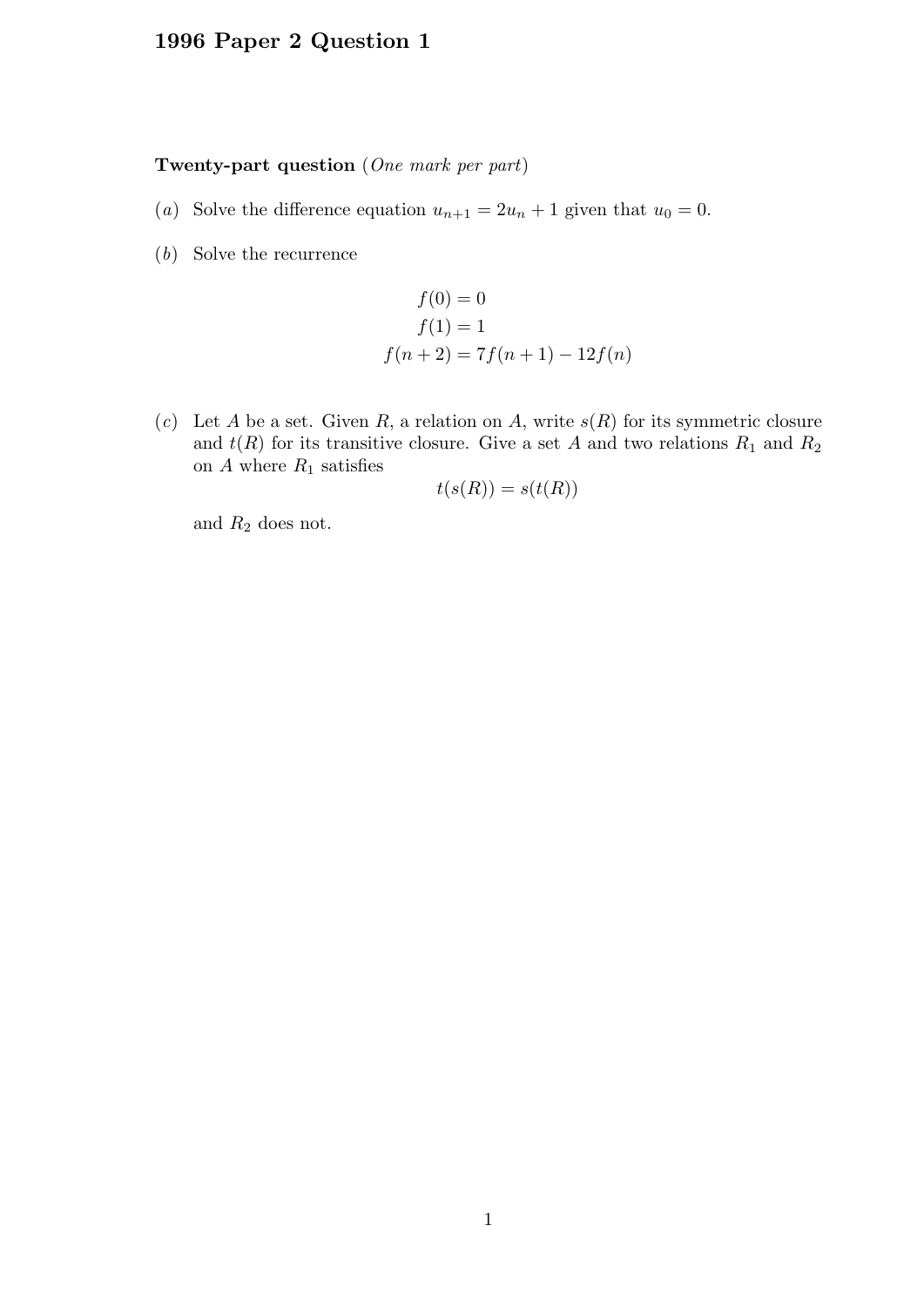## 1996 Paper 2 Question 1 (continued)

- (d) Let S be a five-element set. Give the number of ways of picking 3 elements (not counting order) from S
	- (i) with replacement, and
	- (*ii*) without replacement.

Give the number of ways of picking 8 elements (not counting order) from S

- $(iii)$  with replacement, and
- $(iv)$  without replacement.
- (e) Write a Modula-3 program using IO.GetChar, Text.FromChar and IO.Put to copy its standard input to its standard output.
- $(f)$  Write a Modula-3 procedure to calculate the greatest common divisor of two natural numbers.
- (g) Given a character value, write a Boolean expression in Modula-3 that is true if the character is alphabetic or numeric.
- (h) Given fun d f  $x = f(f(x))$  what is the type of d?
- (i) Describe in words the strings represented by the regular expression  $(aa^*b)^*a^*$ .
- (j) State the Pumping Lemma for regular languages.
- $(k)$  Give a regular grammar that generates the language consisting of even length strings of symbols from the alphabet  $\{a, b, c\}$ .
- (l) Is the person best qualified to test a software component its implementor? Why or why not?
- (m) Why is reliability harder to achieve in software than in other forms of engineering?
- (n) Describe two of the three computer activities that were made criminal by the Computer Misuse Act of 1990.
- (o) If you had a friend visiting from Southampton University who wanted to send an e-mail message to her boy-friend in Southampton, would you be breaking Information Technology Syndicate Rules to let her do this on your PWF account?